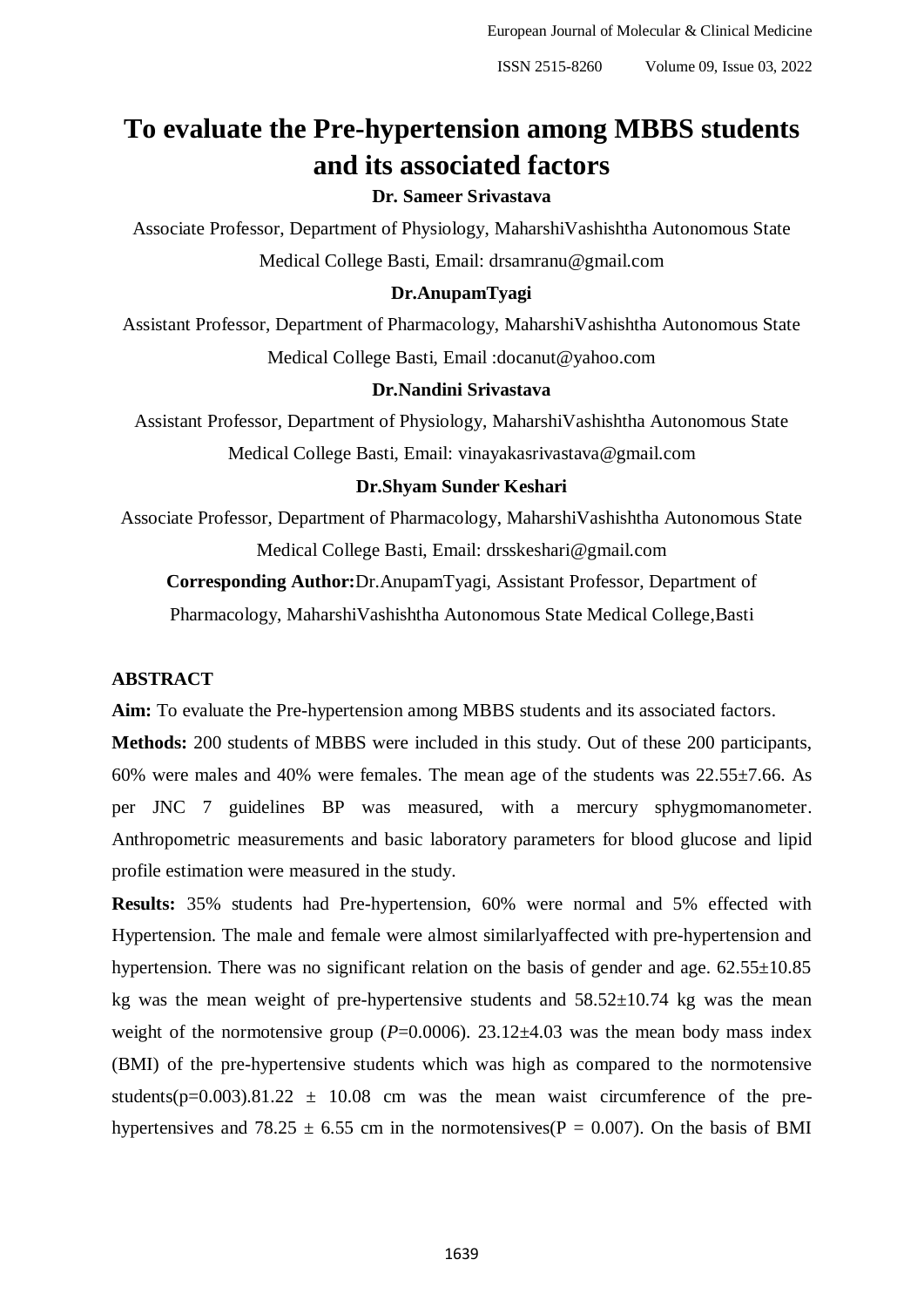when the students were studied, they were similar in the pre-hypertensives as well as in the normotensives. There was no significant difference on the basis of BMI.

**Conclusion:** This study concluded that the prevalence of pre-hypertension among medical students was significantly associated with body mass index. It is the need of time to adopt healthy lifestyle measures from the student life itself.

**Keywords**: Normotensive,Pre-hypertension, Hypertension, BMI

### **Introduction**

Adolescence is defined as the "period between the begining of puberty until maturity" in human development, and it extends mainly over the teen years and terminates legally when the age of majority is reached.<sup>1</sup> The word is from the Latin root adolescere, which means to grow up or to grow into maturity.  $2$ It is a time of rapid change in the life of an individual, and it is the time between childhood and adulthood. While children are not just little adults and adults are not just large children, adolescents are also unique and constantly changing, and during this time there are some medical problems that may surface. Elevated BP may be detected at this age, and it is important to recognize the definitions of hypertension (HTN) as well as pre-hypertension (pre-HTN) to appropriately counsel patients and their families about this condition.<sup>3</sup> As pre-hypertension is an early pointer to hypertension, our focus remained the same to establish an association of pre-hypertension with stress and anxiety, the major contributors to clinical hypertension. Stress is one of the contributors to hypertension by recurrent blood pressure (BP) fluctuations as well as by stimulation of the sympathetic nervous system to produce large amounts of hormones causing vasoconstriction. Factors influencing BP through stress include white coat hypertension, nature of job, race, environmental factors, and emotional status. In addition when one factor is coupled with other factors contributing to stress, the consequence is that BP is multiplied.<sup>4</sup> The second important factor that influences hypertension is anxiety and is under study for several years. Anxiety causes activation of the autonomic nervous system through hypothalamo-pituitary axis thereby increasing circulating catecholamines. This is associated with an amplified risk of hypertension and a pro-inflammatory state leading to coronary heart disease. The prevalence of hypertension is maximum in developing countries as compared to developed countries because of public health interventions. The general public is on alert to this risk and is encouraged to prevent and intercede early from pre-hypertension and hypertension.<sup>5</sup> Hypertension is one of the most common cardiovascular diseases with the global prevalence of around 22% in adults  $>18$  years.<sup>6</sup> According to the report of a study conducted by Indian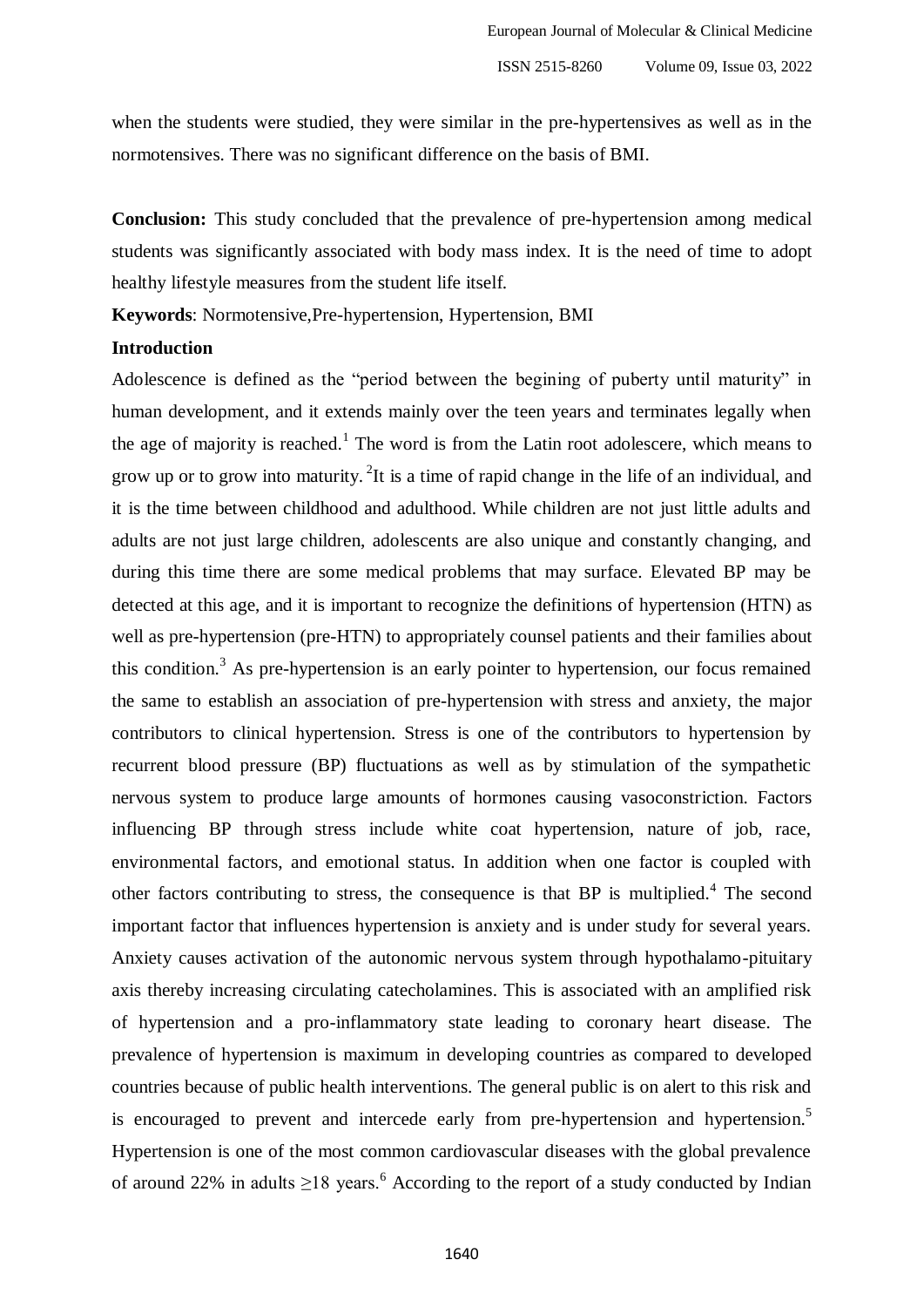Council of Medical Research in 2007–2008, the prevalence of hypertension was between 17% and 21% in the states included in the survey.<sup>7</sup>

## **Material and methods**

This study was done in collaboration with the departments of Physiology and Pharmacology. 200 students of MBBS were included in this study, out of 200 participants, 60% were males and 40% were females with the mean age of the students being 22.55±7.66. As per JNC 7 guidelines BP was measured, with a mercury sphygmomanometer.<sup>8</sup>

3 measurements were obtained and the average was taken as BP.

- **Normotensive:**Systolic Blood Pressure (SBP) <120 mmHg and Diastolic Blood Pressure (DBP) <80 mmHg.
- **Hypertensive:**SBP >140 mmHg or DBP >90mmHg.
- **Pre-hypertensive:**SBP 120-139mmHg or DBP 80-89mmHg.

Weight and Height were measured with the standard instruments and the waist circumference was measuredat the level of umbilicus.<sup>9</sup>

For estimating Lipid profile and Glucose tolerance 50 normotensives and 50 prehypertensives were selected. After 24hrs of fasting,venous blood sample was collected for evaluation of plasma glucose and lipids. Then they were given 75 grams of glucose mixed in 300 ml of water and plasma glucose was studied 2 hrs later. Glycemic status was classified as:

- Normal fasting glucose (FG) ifplasma glucose < 100 mg% (5.6 mmol/l).
- Impaired fasting glucose if plasma glucose 100-125 mg% (5.6-6.9).
- Impaired glucose tolerance if 2 h glucose 140- 199 mg%  $(7.8-11.1)$ .
- Diabetes if FG > 126 mg% (7 mmol/l) or 2 h glucose > 200 mg% (11.1).<sup>10</sup>

## **Results**

35% students had pre-hypertension, 60% were normal and 5% effected with hypertension. The males and females were almost similarlyaffected with pre-hypertension and hypertension. There was no significant relation on the basis of gender and age.

# **Table-1 Gender distribution**

|       | <b>Normotensive</b> | <b>Pre-hypertensive</b>   Hypertensive | <b>Total</b> |
|-------|---------------------|----------------------------------------|--------------|
| Males |                     | 40                                     |              |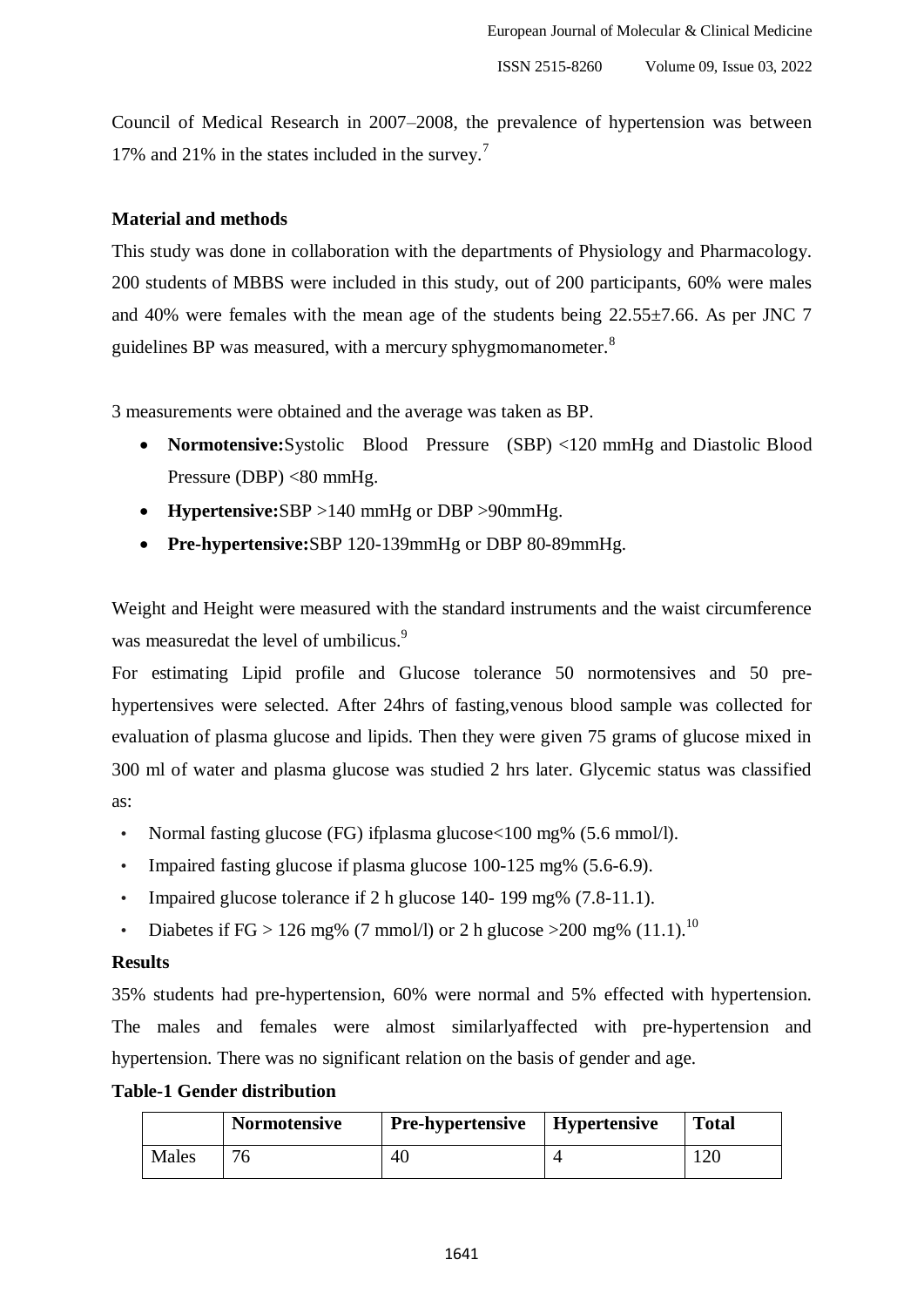ISSN 2515-8260 Volume 09, Issue 03, 2022

| Females | 44  | 30         | U   | 80  |
|---------|-----|------------|-----|-----|
| Total   | 120 | $\pi$<br>◡ | 1 V | 200 |

 $62.55 \pm 10.85$  kg mean weight of the prehypertensive students and  $58.52 \pm 10.74$  kg of the normotensive group ( $P = 0.0006$ ). 23.12  $\pm$  4.03 the mean body mass index of the prehypertensive students which was high as compared to the normotensive students  $(p=0.003)$ 

 $81.22 \pm 10.08$  cm mean waist circumference of the prehypertensives and  $78.25 \pm 6.55$  cm in the normotensives.  $(P = 0.007)$ .

#### **Table-2 Weight distribution**

|                   | Normotensives=120    | <b>Pre-hypertensives=70</b> |
|-------------------|----------------------|-----------------------------|
|                   |                      |                             |
| Mean weight in kg | $58.52 \pm 10.74$ kg | $62.55 \pm 10.85$ kg        |

On the basis of BMI when students were studied, they were similar in the pre-hypertensives as well as in the normotensives; there was no significant difference on the basis of BMI.

12 students of normotensives and 8 students of pre-hypertensives were overweight with a BMI between 25 and 29.9, while 3 and 2 students in the 2 groups, respectively, were obese  $(BMI \geq 30)$ . Most of the students were in the normal BMI category.

| BMI                          | Normotensives=120 | Pre-hypertensives=70 | <b>P-value</b> |
|------------------------------|-------------------|----------------------|----------------|
| $\langle$ 18.5 (Underweight) | 40                | 10                   | <b>NS</b>      |
| 18.5-24.9 (Normal)           | 75                | 50                   |                |
| $25-29.9$ (Overweight)       | 12                | Õ                    |                |
| $\geq$ 30 (Obese)            |                   |                      |                |

**Table-3 BMI distribution** 

NS: Not Significant

50 students from the Normotensive category and 50 from the Pre-hypertensive category were selected and tested for their fasting blood sugar, 2 h post-glucose blood sugar and fasting lipid profile.

The mean (78.02  $\pm$  5.03 mg% vs. 78.25  $\pm$  10.88 mg% and 91.25  $\pm$  8.55 mg% vs. 96.51  $\pm$ 15.63 mg%) of fasting glucose and 2 h blood glucose levels were similar in both the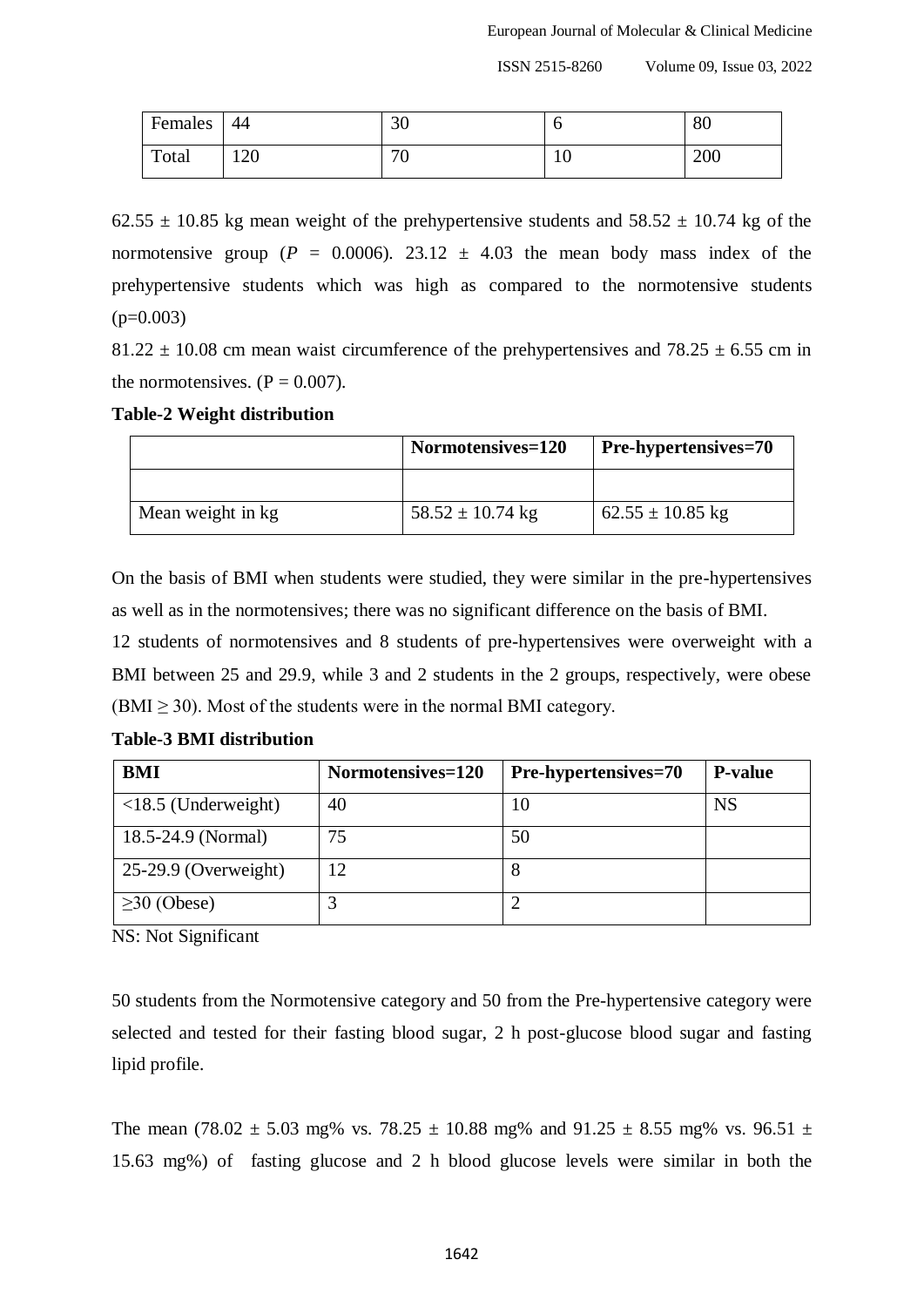category. There was no statistically remarkable difference in the mean levels of lipids (Total Cholesterol, LDL, HDL, VLDL and Triglyceride) between both the categories.

|                          | Normotensives=120  | Pre-hypertensives=70 | <b>P-value</b> |
|--------------------------|--------------------|----------------------|----------------|
| <b>Total Cholesterol</b> | $153.02 \pm 16.52$ | $163.58 \pm 24.58$   |                |
| Triglyceride             | $77.85 \pm 21.68$  | $84.29 \pm 21.59$    | <b>NS</b>      |
| <b>HDL</b> Cholesterol   | $42.69 \pm 7.69$   | $44.59 \pm 10.22$    |                |
| LDL Cholesterol          | $87.59 \pm 14.61$  | $93.47 \pm 15.66$    |                |
| <b>VLDL</b> Cholesterol  | $20.98 \pm 4.85$   | $21.88 \pm 6.66$     |                |

### **Table -4. Lipid profile**

NS: Not Significant

## **Discussion**

35% students had pre-hypertension, 60% were normal and 5% effected with hypertension. The males and females were almost similarlyaffected with pre-hypertension and hypertension. There was no significant relation on the basis of gender and age.In our study,we observed that the prevalence of pre-hypertension is more than 35% which in higher than prevalence reported from a previous study done in a medical college at Puducherry<sup>11</sup>. A similar study of 100 medical students in Davangere showed a prevalence of pre-hypertension in 64%<sup>12</sup> while another two studies of 100 boys  $\&$  girls and 150 girls in a medical college in Wardha showed a prevalence of pre-hypertension in  $52\%$  and  $58\%$  respectively.<sup>13,14</sup>Similarly a previous study revealed an overall prevalence of pre-hypertension of 58.75% at a medical college , Dehradun. 15

A previous study done at Mangalore on 500 medical students showed a point prevalence of 55.4%.<sup>16</sup>Lower prevalence of pre-hypertension in our study could be possible due to lower prevalence of overweight among the students. A previous study done at Mangalore had ahigher prevalence of overweight of 31.8% as compared to the present study which showed a prevalence of 12.1% of overweight and obesity in the entire group. There is a positive correlation has been shown between pre-hypertension and BMI in these studies among boys<sup>16</sup> and girls<sup>14</sup> and in both genders in a study.<sup>12</sup> On the basis of BMI, students were similar in the pre-hypertensives as well as in the normotensives as there was no significant difference on the basis of BMI.12 students of normotensives and 8 students of prehypertensives were overweight with a BMI between 25 and 29.9, while 3 and 2 students in the 2 groups, respectively, were obese (BMI  $\geq$  30). Most of the students were in the normal BMI category.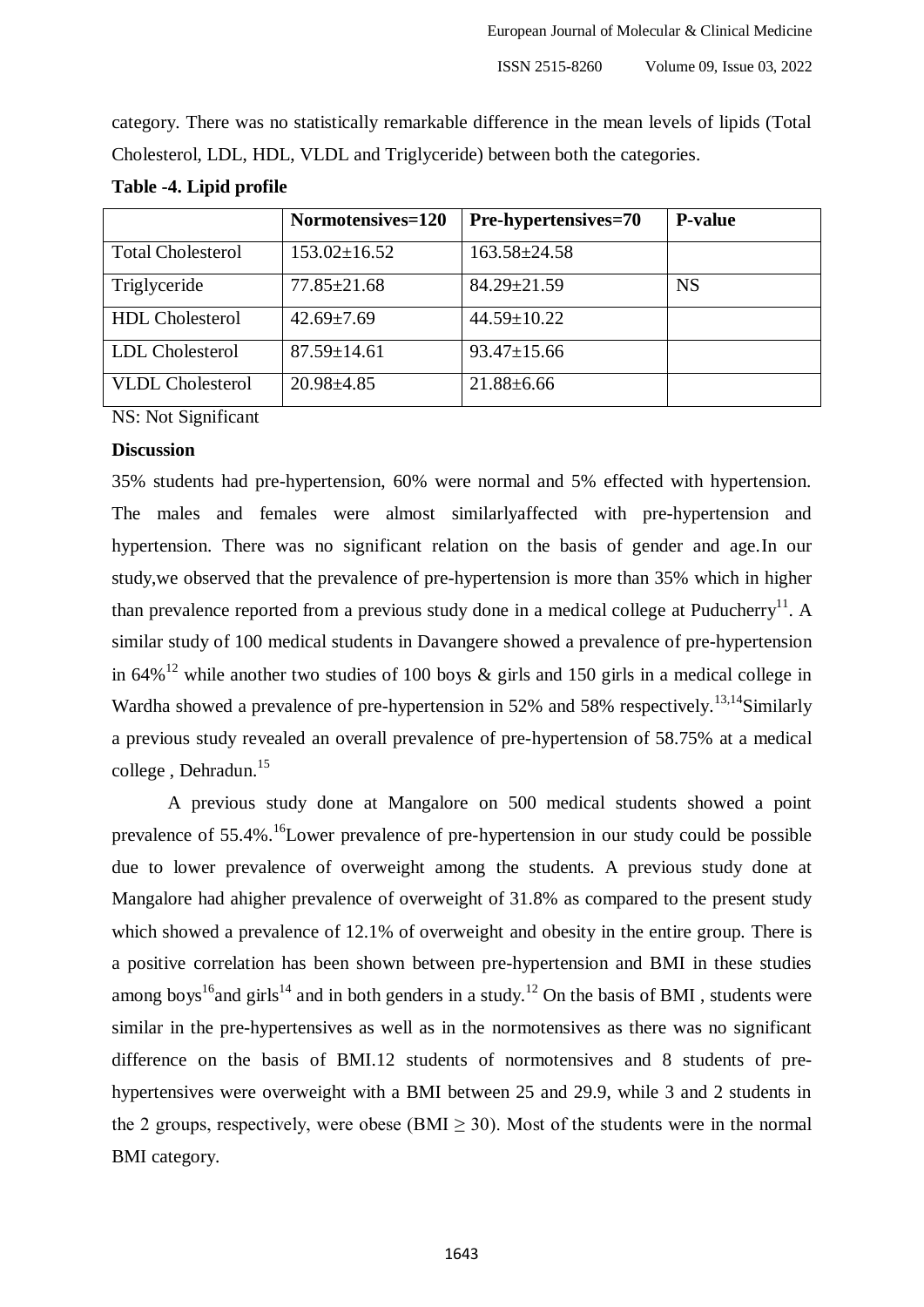There was a significant association between overweight and pre-hypertension in our study, which is similar to findings of previous studies.<sup>13,14,17</sup> A previous study revealed that BMI was the strongest predictor of pre-hypertension among males and females.<sup>18</sup>Few previous studiesalso revealed a significant correlation between pre-hypertension and BMI in boys<sup>16,18</sup> while a study in Jamaica found a relation to overweight/obesity and waist circumference among younger pre-hypertensives.<sup>19</sup> A Chinese study concluded that BMI was a major determinant of pre-hypertension even after controlling for gender, lipid profile, uric acid, insulin resistance, smoking and drinking.<sup>20</sup> In the present study,  $62.55 \pm 10.85$  kg mean weight of the pre-hypertensive students and  $58.52 \pm 10.74$  kg of the normotensive group ( $P =$ 0.0006).

 $23.12 \pm 4.03$  the mean body mass index of the pre-hypertensive students which was high as compare to Normotensive students(p=0.003). 81.22  $\pm$  10.08 cm mean waist circumference of the pre-hypertensives and  $78.25 \pm 6.55$  cm in the normotensives.( $P = 0.007$ ).

Some previous studies also have found an association of dyslipidemia, overweight and glucose intolerance with prehypertension.<sup>21,22</sup>A Chinese study revealed that total cholesterol and triglycerides were significantly higher in pre-hypertensives compared to normotensives but LDL and HDL were similar;  $^{20}$ BMI and waist circumference were of course higher among the pre-hypertensives. A previous study also reported similar relation to the lipid profile. $11$ 

A previous study has also reported an association between pre-hypertension and glucose intolerance from multiple logistic regression analysis that impaired glucose tolerance, along with age, BMI and obesity were independent risk factors for Hypertension and prehypertension.<sup>14</sup>Similarly a study was done on 83 pre-hypertensives and revealed a higher response to oral glucose tolerance test suggesting insulin resistance but the fasting glucose levels were similar to normotensives. $^{23}$ 

50 students from the normotensive category and 50 from the pre-hypertensive category were selected and tested for their fasting blood sugar, 2 h post-glucose blood sugar and fasting lipid profile. The mean  $(78.02 \pm 5.03 \text{ mg\% vs. } 78.25 \pm 10.88 \text{ mg\% and } 91.25 \pm 8.55 \text{ mg\% vs. }$  $96.51 \pm 15.63$  mg%), of fasting glucose and 2 h blood glucose levels were similar in both the category. There was no statistically remarkable difference in the mean levels of lipids (Total Cholesterol, LDL, HDL, VLDL and Triglyceride) between both the categories.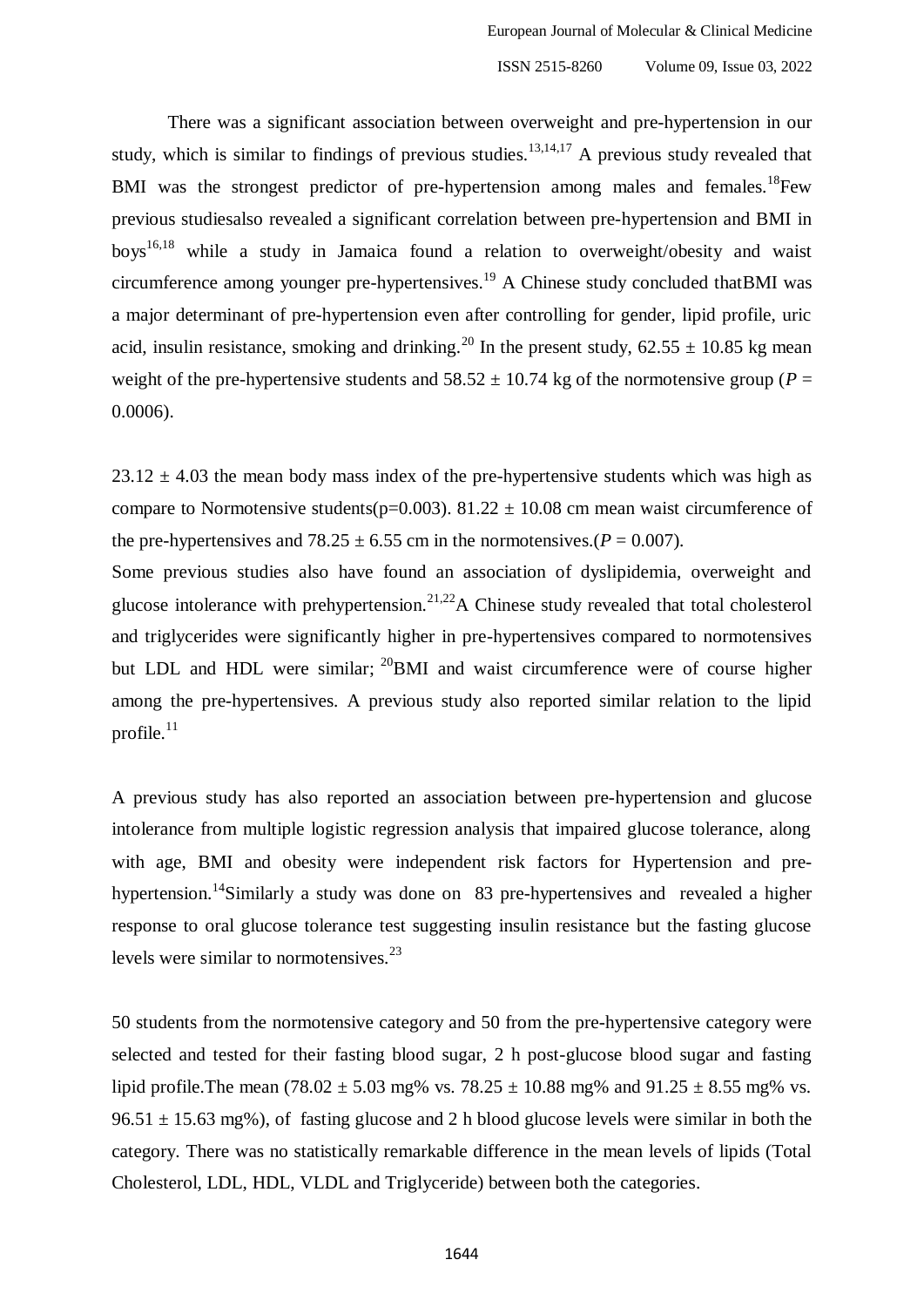A previous study done among 892 adults (>30 years) showed that overweight/obesity was the strongest predictor for pre-hypertension with an odds ratio(OR) of over 2.5 followed by male gender ( $OR = 1.89$ ), while diabetes, cholesterol, triglyceride, HDL and LDL were not significantly associated. $24$ 

# **Conclusion**

This study concluded that the prevalence of pre-hypertension among medical students was significantly associated with body mass index. It is the need of time to adopt healthy lifestyle measures from the student life itself.

#### **References**

- 1. Thomas CL, editor. *Taber's Cyclopedic Medical Dictionary*. 15th ed. Philadelphia: FA Davis Company; 1985.
- 2. Myetymology.com [homepage on the Internet]. c2008. Available from[:http://www.myetymology.com/latin/adolescere.html.](http://www.myetymology.com/latin/adolescere.html)(Last Accessed October 18, 2021)
- 3. Batisk[yDL .](https://www.ncbi.nlm.nih.gov/pubmed/?term=Batisky%20DL%5BAuthor%5D&cauthor=true&cauthor_uid=24600286)Blood pressure variability, prehypertension, and hypertension in adolescents. [Adolesc Health Med Ther.](https://www.ncbi.nlm.nih.gov/pmc/articles/PMC3915787/) 2012; 3: 43–50.
- 4. Kulkarni S, O'Farrell I, Erasi M, Kochar MS. Stress and hypertension. WMJ 1998; 97:34-8.
- 5. Player MS, Peterson LE. Anxiety disorders, hypertension, and cardiovascular risk: A review. Int J Psychiatry Med 2011; 41:365-77.
- 6. World Health Organisation. Global Status Report on Non communicable Diseases 2014. p. 67-8. Available from: http:// www.who.int/nmh/publications/ncd-statusreport-2014/en/ pdf. (Last Accessed October 18, 2021)
- 7. Ranjan DP. Study of body mass index, waist-to-hip ratio, systolic blood pressure-toheight ratio, and diastolic blood pressure-to- height ratio among pre-hypertensive and normotensive students. Natl J Physiol Pharm Pharmacol 2017; 7:665-73.
- 8. Chobanian AV, Bakris GL, Black HR, Cushman WC, Green LA, Izzo JL Jr, *et al*. The seventh report of the joint national committee on prevention, detection, evaluation, and treatment of high blood pressure. JAMA 2003;289:2560-72
- 9. Hanlon P, Byers M, Walker BR, Summerton C. Environmental and nutritional factors in disease. In: Boon NA, Collidge NR, Walker BR, editors. Davidson's Principles of Internal Medicine, 20thed. London: Churchill Livingstone; 2006. p. 93-127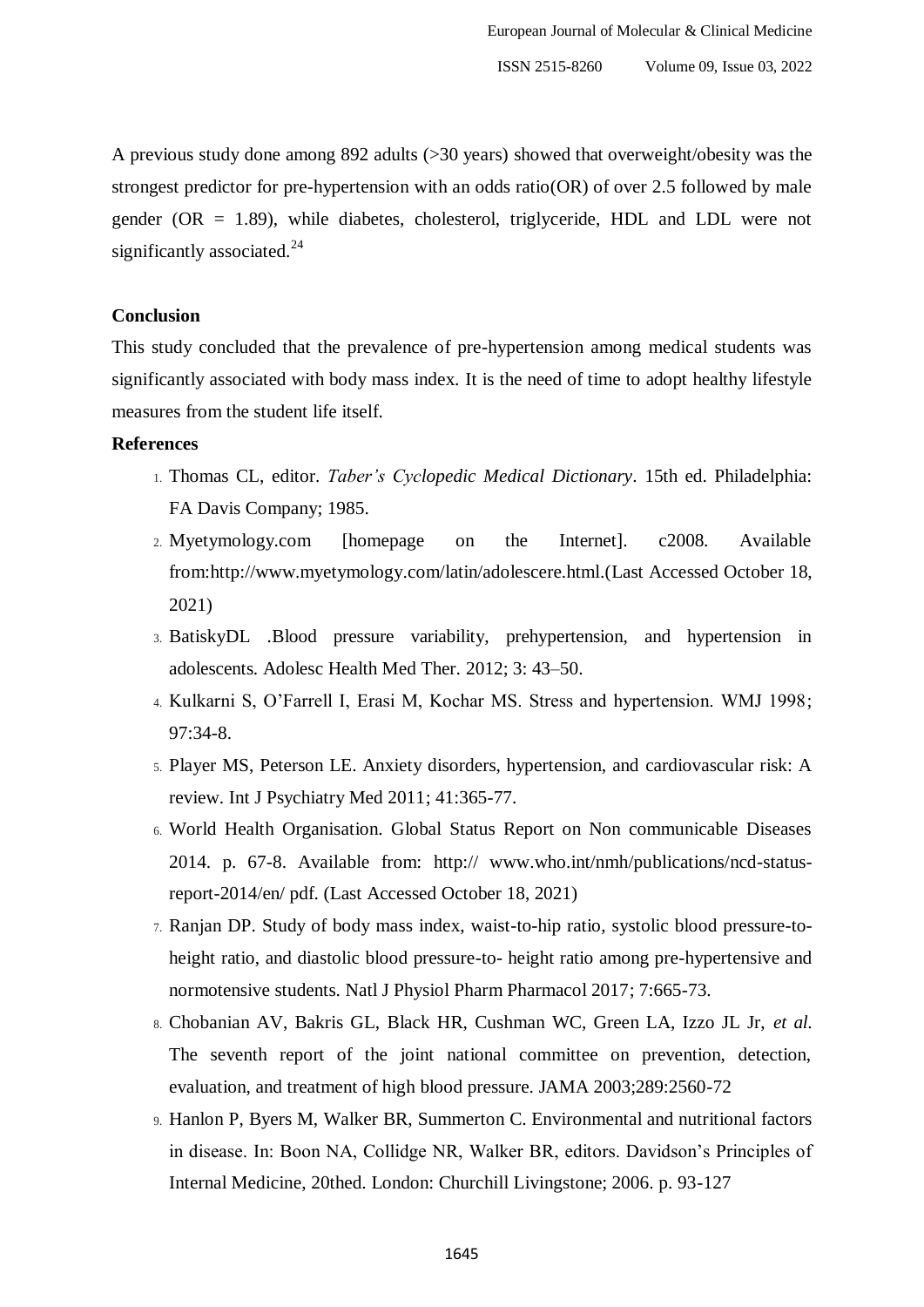- 10.Fauci AS, Braunwald E, Kasper DL, Hauser S, Longo DL, Jameson JL, *et al.* Alvin C Powers: Diabetes Mellitus. Harrison's Principles of Internal Medicine. 17e. Vol. 2. New York: McGraw-Hill; 2008
- 11.Asmathulla S, Rajagovindan D, Sathyapriya V, Pai B. Prevalence of Pre-hypertension and its relationship to cardiovascular disease risk factors in Puducherry (medical staff ). Ind J Physiol Pharm 2011;55:343-50
- 12.Kulkarni MM, Hemagiri K, Malavika, Patil RS. Pre-hypertension and associated factors among medical students of SSIMS and RC, Davangere A cross-sectional study. J Indian Med Assoc 2011; 109:733-4.
- 13.Kotpalliwar MK, Wanjari A, Acharya S. Prevalence of prehypertension in young healthy individuals and its associated risk factors. Indian J Med Healthcare 2013; 2:242-8.
- 14.Chaudhry K1, Diwan SK, Mahajan SN. Pre-hypertension in young females, where do they stand? Indian Heart J 2012; 64:280-3.
- 15.Kumar H, Uniyal N, Bawa S, Kumar S. Prevalence of pre-hypertension in students of tertiary care (medical) institute of North India. Int J Med Sci Public Health 2014;3:212-4
- 16.Setty SS, Naik A. Prevalence of Pre-hypertension amongst medical students in Coastal Karnataka. J Evoln Med Dent Sci 2012;1:975-80
- 17.Kumar H, Uniyal N, Bawa S, Kumar S. Prevalence of pre-hypertension in students of tertiary care (medical) institute of North India. Int J Med Sci Public Health 2014; 3:212-4.
- 18.Grotto I, Grossman E, Huerta M, Sharabi Y. Prevalence of pre-hypertension and associated cardiovascular risk profile among young Israeli adults. Hypertension 2006; 48:254-9.
- 19.Ferguson TS, Younger NO, Tulloch-Reid MK, Lawrence Wright MB, Ward EM, Ashley DE, *et al*. Prevalence of pre-hypertesnion and its relationship to risk factors for cardiovascular disease in Jamaica: Analysis from a cross sectional survey. BMC CardiovascDisord 2008; 8:20.
- 20.Wang L, Li NF, Yang J, Zhou L, Li T, Hong J. Risk factors for prehypertension in Xinjiang Uygur population. J GeriatrCardiol 2010;7:97-100.
- 21.Greenlund KJ, Croft JB, Mensah GA. Prevalence of Heart Disease and stroke risk factors in persons with pre-hypertension in the US 1999- 2000. Arch Int Med 2004; 164:2113-8.